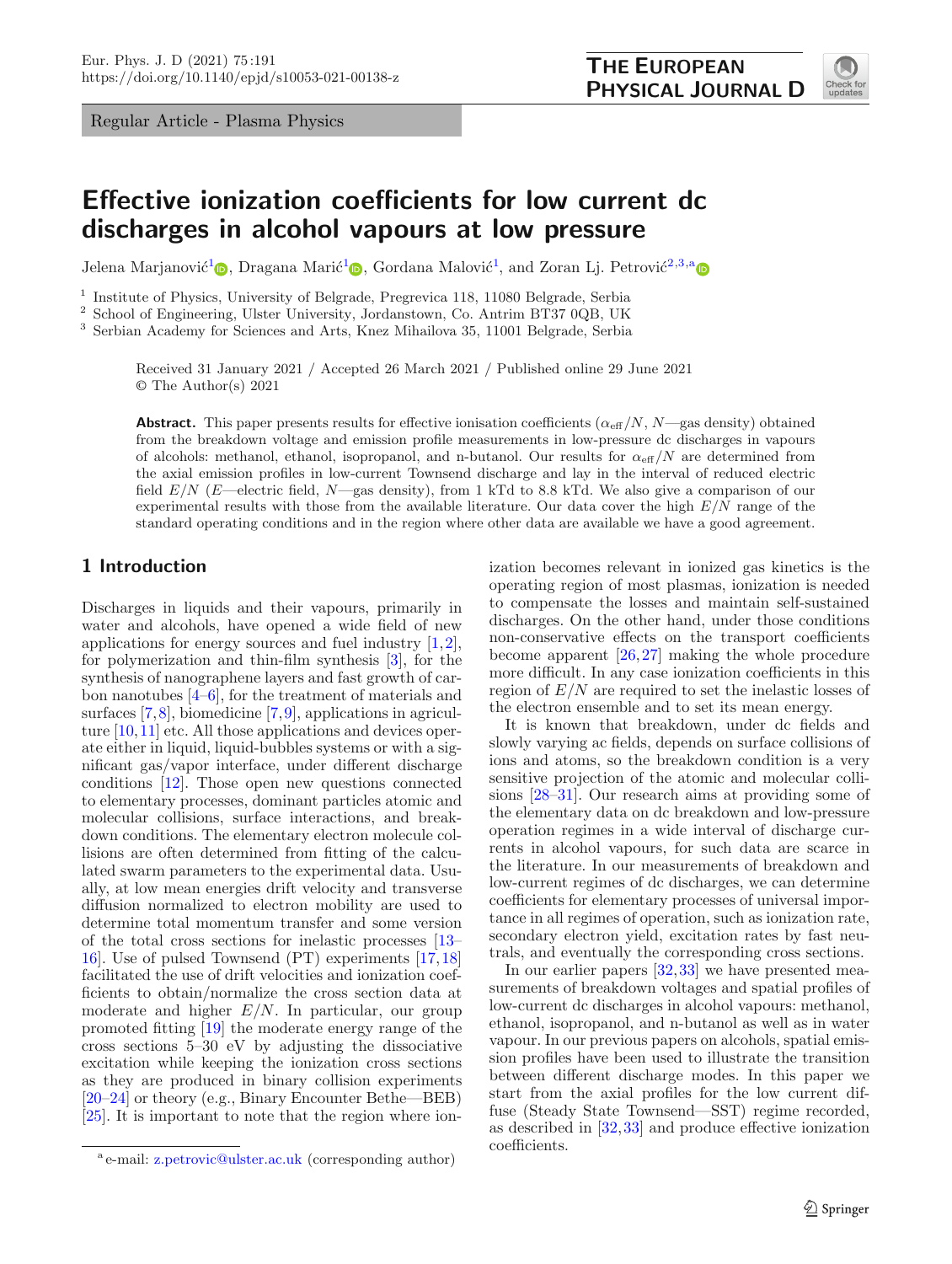

<span id="page-1-0"></span>**Fig. 1 a** Schematics of the experimental setup and the electrical circuit used in measurements. All the recordings were made with an ICCD camera mounted with an objective lens. The series resistor  $R_0$  is used to limit the current [\[37](#page-6-3)] while R<sup>m</sup> is the "monitoring" resistor used to measure the discharge current; **b** photograph of the discharge chamber

### **2 Experimental set-up**

Experimental measurements are done in a parallel-plate electrode system that is placed inside a tightly fitted quartz tube  $[34]$ . The diameter of electrodes D is 5.4 cm, the cathode (C) is made of copper, while the anode (A) is made of quartz with a transparent, conductive platinum thin film deposited on its surface. The distance between electrodes is adjustable and the present measurements were performed with  $d = 1.1$  cm and 3.1 cm. Figure [1a](#page-1-0) shows a simplified schematic of our set-up [\[33](#page-6-2)[,34](#page-6-4)].

Construction of the discharge chamber (Fig. [1b](#page-1-0)) allows side-on measurements of emission intensity, along the longitudinal chamber axis. For recordings of light emission, we used a sensitive ICCD camera (Andor IStar DH720-18U-03) equipped with a glass lens that allows us to acquire axial discharge profiles of spectrally integrated emission in the visible range of spectrum, defined by the transparency of the lens and the quantum efficiency of the ICCD photocathode. Adding the optical filters allows us to measure profiles associated with some specific lines [\[32](#page-6-1)[,33](#page-6-2)]. Further recordings with optical filters (H $\alpha$ , CH at 431.2 nm) were done to provide us with additional information on particular processes of excitation [\[32](#page-6-1)[,33](#page-6-2)] and even the possibility to obtain absolute spatial profiles of excitation coefficients [\[35](#page-6-5)]. Profiles of Hα emission proved to be valuable as they show only a small contribution of fast neutrals to excitation [\[33\]](#page-6-2), which enabled us to extend the range of measurement of effective ionization coefficients to somewhat higher  $E/N$ . Still, in all cases, we obtained the same ionization coefficients regardless of whether filters were used or not. We mostly used measurements of emission integrated in the visible range of the spectrum, as the statistics was the best in that case, while filters were used mainly as an internal consistency check in this paper.

Prior to the measurements, the discharge chamber is evacuated to the base pressure of <sup>∼</sup> <sup>10</sup>*−*<sup>6</sup> Torr, and then the cathode surface is treated by a relatively high current discharge  $(30 \mu A)$  in low pressure (around 1 Torr) hydrogen, approximately for 30 min, until a stable operating voltage is reached. The treatment of the cathode surface is likely to remove oxide layers, although stable oxide layers such as those found on stainless steel, aluminium and copper are impossible to remove altogether but may be made more uniform Beside oxide removal, such a treatment also removes organic molecules originating from the pumping oils and other impurities from the cathode resulting in a stable surface during long periods of measurements in one day. The procedure can provide reliable and reproducible breakdown data [\[30](#page-5-22)[,31](#page-6-0)]. Both, treatment in hydrogen discharge and measurements in alcohol vapours are done in a slow flow regime, to ensure that possible impurities formed in the discharge chamber are continuously removed.

Measurements were done for four selected alcohols: methanol, ethanol, isopropanol (2-propanol) and nbutanol. The vapours were obtained from 99.5% purity methanol, isopropanol, n-butanol, and 95% purity ethanol. All used alcohols are pro analysi grade chemicals and for all of them water represents the most abundant declared impurity (max. 0.2%), while other volatile impurities such as acetone, aldehydes, and formic acid (max. 0.002%) are present in smaller quantities. The amount of gaseous impurities dissolved in the liquid were reduced by repeated pumping of the gas above the liquid sample. Although, present only in traces, there is iron (0.0005%) and some non-volatile substances  $(< 0.001\%)$  as well. However, the presence of a small amount of water vapour and of other impurities in the discharge does not affect the results [\[33\]](#page-6-2). The vapour is obtained from the liquid alcohol sample placed in a test tube. After opening a regulatory pressure valve, alcohol begins to boil due to the pressure difference above its surface (10*−*<sup>6</sup> Torr) and the pressure of dissolved gases in the sample itself. In this way, alcohol becomes devoid of dissolved volatile constituents. The impurities are thus reduced in the liquid sample to a minimum through the boiling and evacuating sequences. When boiling ends, vapour is maintained at a moderate pressure (lower than the vapour pressure) in the chamber for 1–2 h to saturate the electrodes and the chamber walls. The vapour pressures for methanol, ethanol, isopropanol, and n-butanol at room temperature are around 127, 45, 44 and 7 Torr, respectively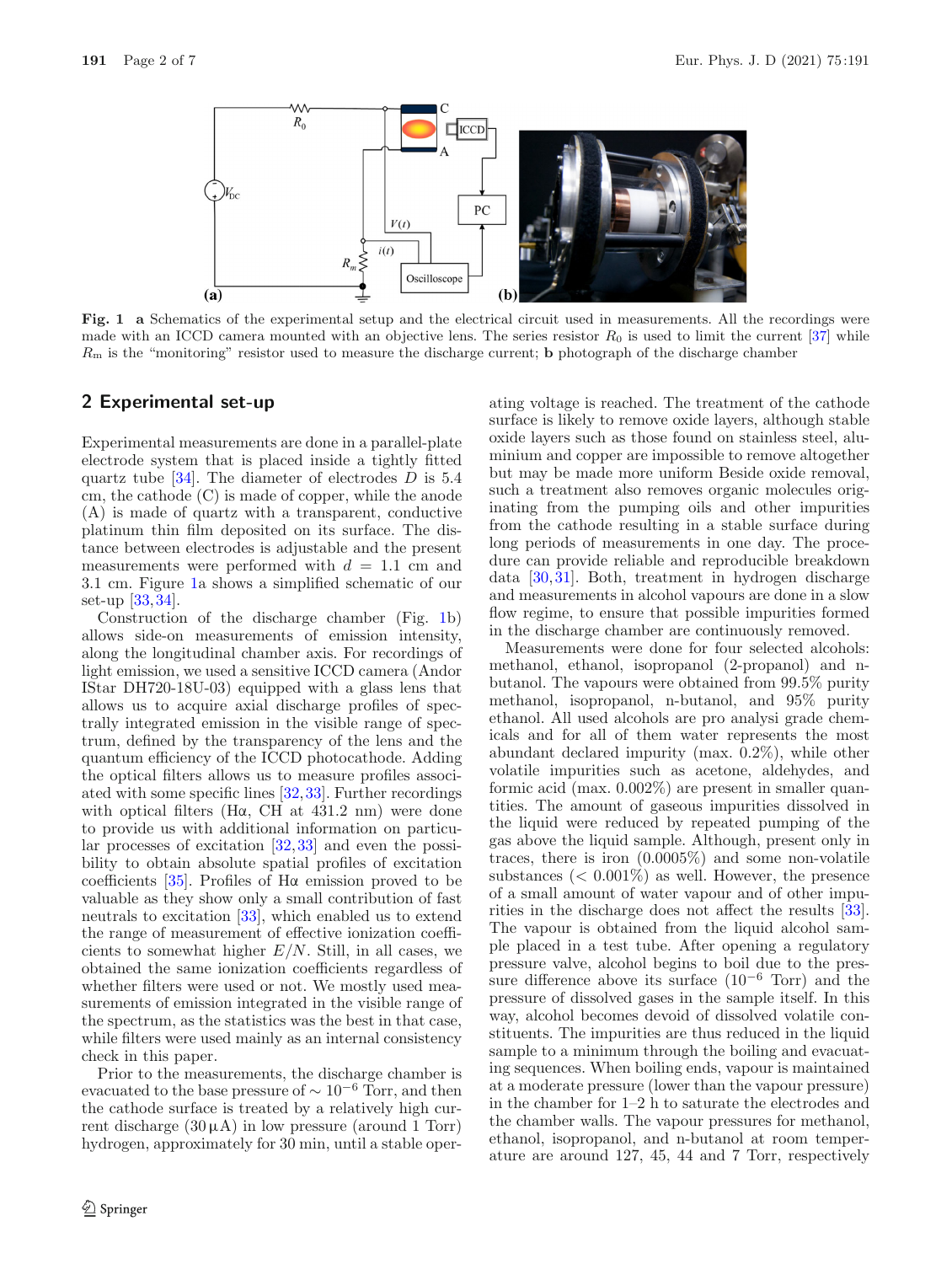[\[36\]](#page-6-6). The temperature in the laboratory is maintained by the air-conditioning system at the temperature of 20 degrees Celsius. In all cases we operate at pressures well below the vapour pressure (that may drastically change with variation of the temperature), so our pressure and results are not dependent on small variations of the room temperature. A more detailed description of the experimental procedure is given in [\[32](#page-6-1)[,33](#page-6-2)].

Electric circuit is designed (see our previous papers [\[32,](#page-6-1)[34](#page-6-4)[,38](#page-6-7)]) to provide stable operation of the discharge near the breakdown conditions [\[31](#page-6-0)[–33](#page-6-2)[,39](#page-6-8)]. The series resistor  $R_0$  with a high resistance is used to limit current keeping it as low as possible for measurements in the Townsend discharge. The resistor  $R<sub>m</sub>$  is used to measure the discharge current. This resistor strongly affects the oscillations of the current [\[28](#page-5-21),[37\]](#page-6-3). For detection of the electrical signal, we used a digital oscilloscope (Keysight Technologies DSO9104A) and two voltage probes (Tektronix P6915 and Agilent 10076A).

#### **3 Results and discussion**

In addition to the prebreakdown measurements [\[40\]](#page-6-9) one can also use low-current self-sustained discharges operating in the low-current limit (no space charge, constant electric field i.e., a Steady State Townsend SST swarm experiment) to obtain the ionization coefficients. Initial stages of breakdown go through the multiplication of electrons dictated by the external field, and for the lowcurrent limit of the discharges in the dark Townsend or the low-current diffuse regime the growing space charge may be used as a perturbation to the external field distribution [\[28](#page-5-21),[30,](#page-5-22)[41](#page-6-10)[,42](#page-6-11)]. Recording of the Volt-Ampere characteristics and of the spatial profiles allow us to find the conditions where space charge effects are negligible.

Based on experimentally recorded emission profiles for the low-current limit (no space charge) of the DC discharges in the Townsend/diffuse regime (breakdown conditions) [\[32](#page-6-1),[33\]](#page-6-2), we were able to determine effective ionization coefficients. Figure [2](#page-2-0) shows an example of an experimentally recorded emission profile in low-current Townsend discharge in methanol vapour. Exponential growth is best observed if plotted in a semi-logarithmic scale and the slope corresponds to the effective ionization coefficient  $\alpha_{\text{eff}}/N$  (Fig. [2\)](#page-2-0), once equilibrium with the local field is reached  $[31,35,43]$  $[31,35,43]$  $[31,35,43]$  $[31,35,43]$ . The use of emission profiles recorded at high values of reduced electron fields to determine the  $\alpha_{\text{eff}}/N$  is limited due to emission in front of the cathode, coming from heavyparticle excitation, that masks the part of profile connected to electron-induced ionization and excitation [\[44,](#page-6-13)[45](#page-6-14)]. Another limitation at the highest  $E/N$  is due to extended equilibration distance (the flat region up to 1 cm in Fig. [2](#page-2-0) that may take up a large part of the gap.

As ionization coefficient is the gas phase electron collision coefficient it should be independent of the preparation of the surfaces and the material used. This was confirmed throughout our measurements. Since the



<span id="page-2-0"></span>**Fig. 2** 2D image and axial emission profile of lowcurrent Townsend discharge recorded in methanol vapor for  $pd = 0.70$  Torr cm,  $V<sub>b</sub> = 460$  V and  $E/N = 2$  kTd at electrode distance of  $d = 3.1$  cm. The plot of the emission profile in the semi-log scale reflects electron multiplication between the electrodes, and the profile slope (red line) corresponds to the effective ionization coefficient

electrode material (cathode in particular) does influence the operating point and the stability of the discharge, electrode treatment was done before each set of measurements. Finally, due to absorption by the electrodes one may have an increase of the mean electron energy towards the absorbing anode that may or may not affect the ionization/excitation coefficients in the region. At the very high  $E/N$  one may have reflection and secondary electron production after electron impact on the anode, resulting in a small structure adjacent to the anode. Measurements of ionization coefficients should stay clear or be able to eliminate all these possible sources of deviations from the exponential growth profiles. We made sure that none of these problems affected our measurements. Uncertainties that enter the determination of the effective ionization coefficients are only statistical and thus may be observed in the graphs. The uncertainty of  $E/N$  is determined by the gap, voltage and pressure measurements and is of the order of 3%.

Figure [3](#page-3-0) shows dependence of the effective ionization coefficients  $\alpha_{\text{eff}}/N$  on reduced electric field  $E/N$  for the discharges in methanol, ethanol, isopropanol, and n-butanol vapours, obtained in the range of  $E/N$  from 1 kTd to 8.8 kTd. For comparison we also show results for effective ionization coefficients from the literature that are available only for methanol and ethanol [\[46,](#page-6-15)[47\]](#page-6-16) and [\[48\]](#page-6-17) as compiled in [\[49](#page-6-18)]. Additionally, we give numerical data listed in Table [1](#page-4-0) that correspond to the results shown in Fig. [3.](#page-3-0)

Hasegawa's and Date's results for methanol [\[46\]](#page-6-15) cover the region of much lower values of the reduced electric fields, from 130 Td to 3 kTd. For the overlapping range of  $E/N$ , our effective ionization coefficients in methanol vapor are slightly lower than those in the work of Hasegawa and Date (Fig. [3a](#page-3-0)). The difference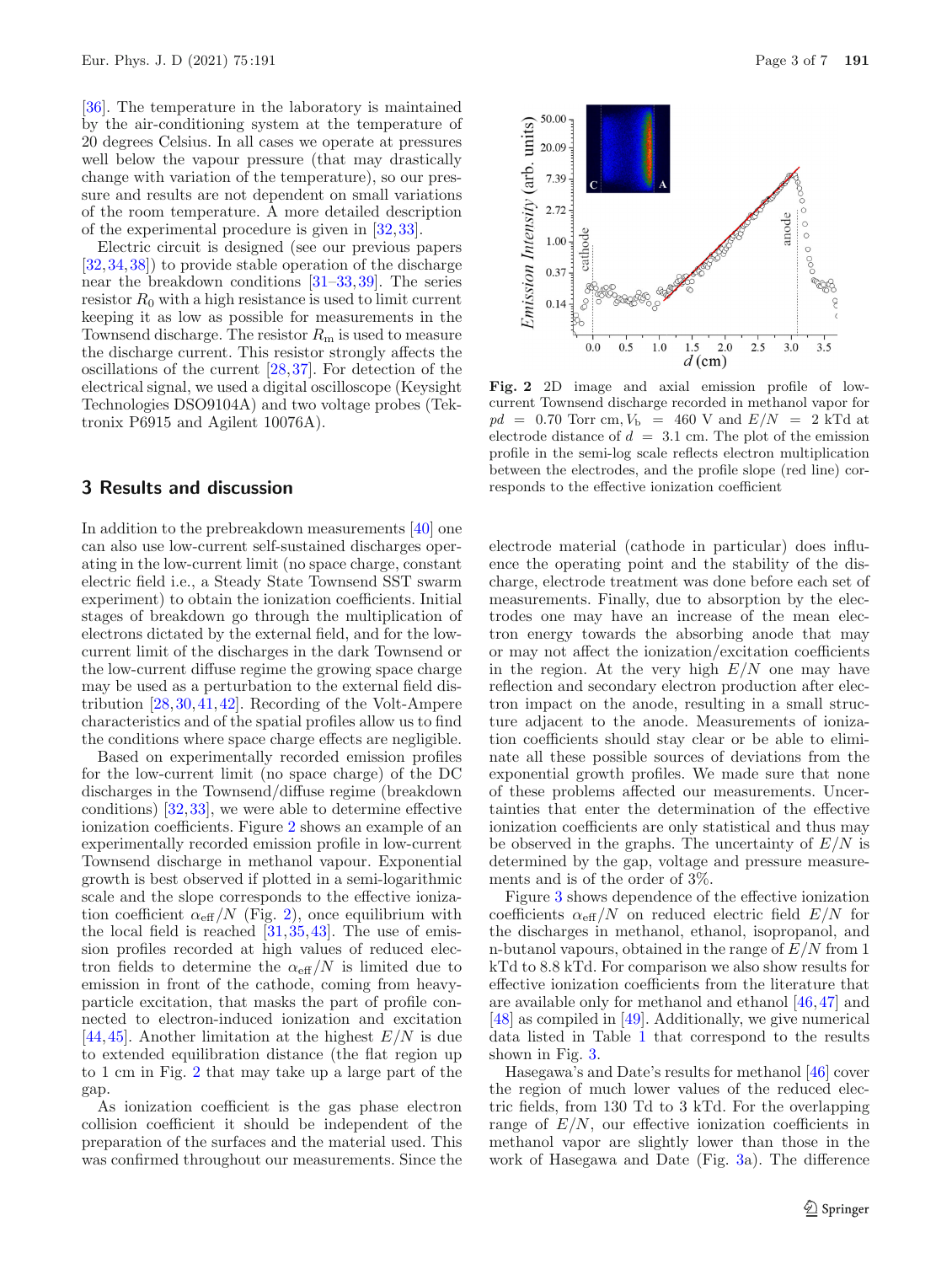

<span id="page-3-0"></span>**Fig. 3** The dependence of reduced effective ionization coefficient  $(\alpha_{\text{eff}}/N)$  on the reduced electric field  $(E/N)$ . Results obtained from our experiment for a) methanol (open black circles) and b) ethanol (solid black circles) are compared with data for methanol from Hasegawa and Date [\[46\]](#page-6-15) (solid black triangles) and Shlumbohm [\[47](#page-6-16)] (black X) and with data for ethanol from Hasegawa and Date [\[46](#page-6-15)] (open black triangles) and von Engel [\[49](#page-6-18)] (black X). Additionally, c) shows the results obtained from our experiment for isopropanol and n-butanol presented together with the results for methanol and ethanol

increases to almost a factor of two above 2 kTd. The results of Shlumbohm [\[47\]](#page-6-16) for methanol (Fig. [3a](#page-3-0)) are slightly higher than those of Hasegawa and Date for the range of  $E/N < 200$  Td, while we do not have results at such low reduced electric fields values.

In case of ethanol vapour, our results agree well with those of Hasegawa's and Date's for the  $E/N$  range of 1.5–3 kTd. Furthermore, results from Hasegawa [\[46](#page-6-15)] and Raether [\[48](#page-6-17)] (as presented by von Engel in [\[49\]](#page-6-18)), in the overlapping range of  $E/N$  (140–700 Td), differ from each other (Fig. [3b](#page-3-0)) by a large factor, even greater than

3, the effective ionization coefficients from Raether [\[48](#page-6-17)] being much smaller. This disagreement may be due to differences in experiments and measurement techniques or the purity of the ethanol samples, especially having in mind that the data from Raether date from 1930s and were obtained by recording light emission from the avalanches without control of the space charge effects (that are in our case provided by the Volt- Ampere characteristics for a steady discharge).

In Fig. [3c](#page-3-0), we present results for  $\alpha_{\text{eff}}/N$  for electrons in isopropanol and n-butanol vapours. The results for effective ionization coefficients for these higher-order alcohols cover a relatively narrow and yet important range of reduced electric fields, from 1.8 to 4.3 kTd. Figure [3c](#page-3-0) also shows results for all alcohols studied in this work. In the entire  $E/N$  range, effective ionization coefficients for isopropanol and n-butanol are a little higher than for the methanol and ethanol.

#### **4 Conclusion**

Non-equilibrium discharges and plasmas that operate in liquid media or an environment that contains vapours have become a significant subject of research due to the broad field of possible applications [\[4,](#page-5-3)[12,](#page-5-10)[50](#page-6-19)]. Obtaining new and improvement of existing applications require accessible data for modeling, good understanding, and an insight into elementary processes. Accordingly, in this paper, we present the results for effective ionization coefficients obtained from our experimental study of low-pressure dc breakdown in vapours of alcohols—in three primary alcohols: methanol, ethanol, n-butanol, and one secondary alcohol: isopropanol. Effective ionization coefficient is obtained from axial emission profiles in low-current Townsend discharges for conditions with dominant electron excitation of the background gas (high pressure i.e., lower  $E/N$ ). Our results lay in the reduced electric field interval 1–8.8 kTd.

In the available literature, there is not much data on ionization coefficients for discharges in alcohol vapours. Based on our knowledge, the effective ionization coefficients for higher-order alcohols (isopropanol, and nbutanol), are given for the first time in this paper. For isopropanol and n-butanol, we obtained results that cover a relatively narrow range of moderate values of  $E/N$  from 1.8 to 4.3 kTd.

On the other hand, for methanol and ethanol we were able to compare our results with the results from the literature. Although the  $E/N$  ranges covered in our experiment and experimental measurements of Hasegawa and Date [\[46](#page-6-15)] in the most part do not overlap, for the interval where they do, agreement of results from both sources is reasonably good. However, we could not obtain results for  $\alpha_{\text{eff}}/N$  that correspond to lower values of  $E/N$  ( $E/N$  < 1 kTd), due to limitations of the experiment and the electrical circuit components that did not allow us to have a stable dc dark Townsend discharge (i.e., without oscillations) [\[39](#page-6-8)]. On the other hand, our measurements have enabled extending the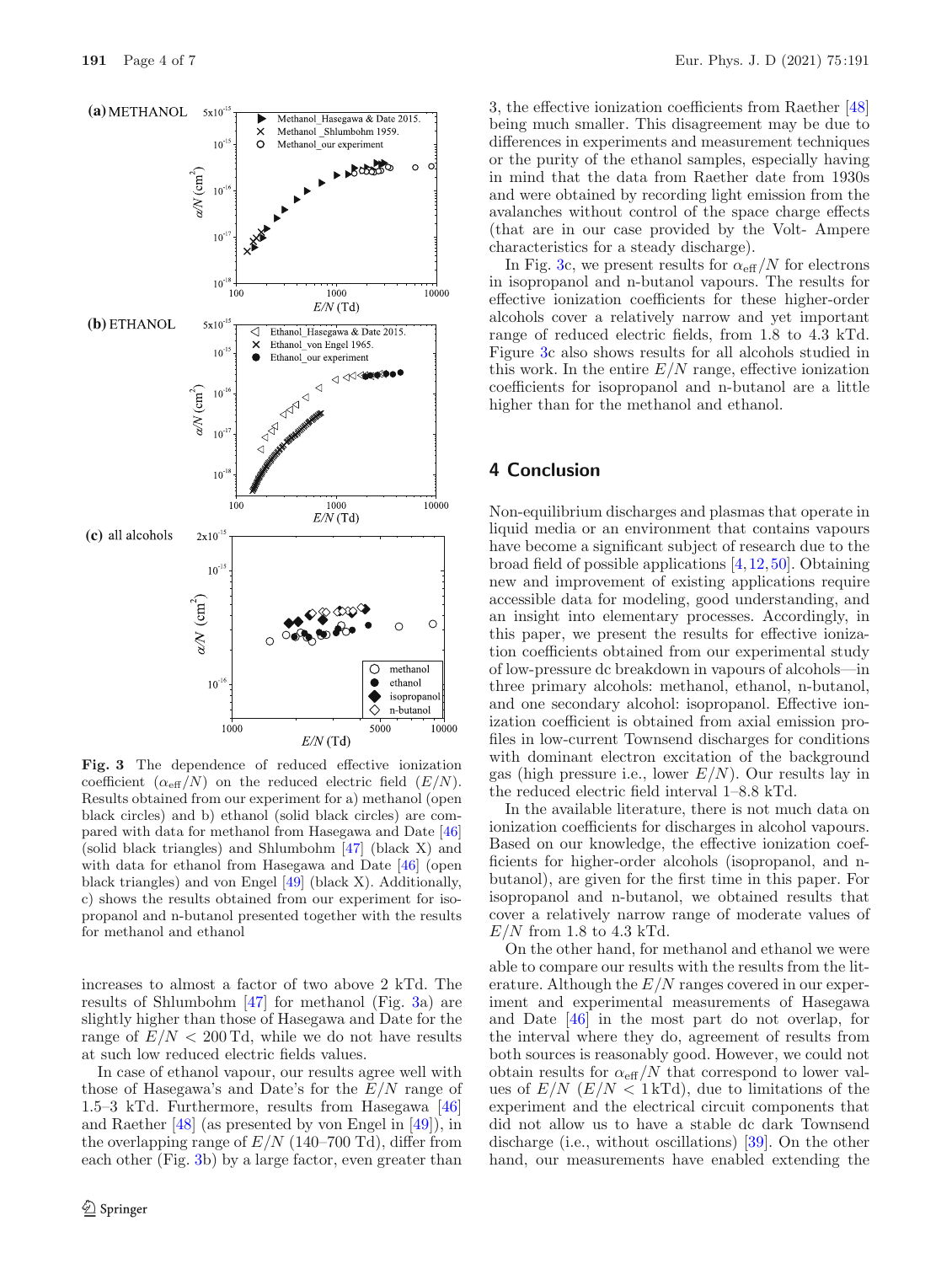|              | p(Torr)  | $V_{\rm b}(V)$ | E/N(Td)  | $\alpha$ (pairs/cm) | $\alpha_{\text{eff}}/N\,\times 10^{-16} (\text{cm}^2)$ | $d$ (cm) |
|--------------|----------|----------------|----------|---------------------|--------------------------------------------------------|----------|
| Methanol     | $0.18\,$ | 585            | 8866     | 2.03                | $3.38\,$                                               | $1.1\,$  |
|              | $0.22\,$ | 505            | 6136     | $2.4\,$             | $3.21\,$                                               | $1.1\,$  |
|              | $0.36\,$ | 455            | 3453     | 3.46                | 2.89                                                   | 1.1      |
|              | 0.45     | 460            | 2792     | 4.07                | 2.72                                                   | 1.1      |
|              | 0.54     | 472            | 2389     | 4.25                | $2.36\,$                                               | 1.1      |
|              | 0.63     | 488            | 2110     | $5.94\,$            | 2.83                                                   | $1.1\,$  |
|              | 0.13     | 433            | 3278     | 1.4                 | 3.28                                                   | $3.1\,$  |
|              | $0.16\,$ | 435            | 2636     | 1.42                | $2.67\,$                                               | $3.1\,$  |
|              | 0.19     | 446            | 2257     | 1.64                | $2.57\,$                                               | $3.1\,$  |
|              | 0.22     | 460            | 1996     | 1.93                | 2.59                                                   | 3.1      |
|              | 0.26     | 475            | 1802     | 2.3                 | $2.7\,$                                                | 3.1      |
|              | 0.32     | 497            | 1510     | 2.53                | 2.38                                                   | 3.1      |
| Ethanol      | $0.09\,$ | 433            | 4399     | 1.05                | 3.29                                                   | 3.1      |
|              | 0.11     | 425            | 3697     | 1.11                | 2.98                                                   | $3.1\,$  |
|              | 0.13     | 417            | 3168     | 1.3                 | $3.07\,$                                               | $3.1\,$  |
|              | $0.16\,$ | 426            | 2583     | 1.52                | $2.85\,$                                               | $3.1\,$  |
|              | 0.19     | 435            | 2200     | 1.78                | 2.79                                                   | $3.1\,$  |
|              | 0.22     | 454            | 1969     | 1.94                | $2.6\,$                                                | 3.1      |
| Isopropanol  | $0.09\,$ | 419            | 4247     | 1.45                | $4.56\,$                                               | $3.1\,$  |
|              | 0.11     | 422            | 3676     | 1.57                | 4.23                                                   | $3.1\,$  |
|              | 0.13     | 426            | 3221     | 1.88                | $4.4\,$                                                | $3.1\,$  |
|              | 0.16     | 441            | 2682     | 1.95                | 3.67                                                   | $3.1\,$  |
|              | $0.19\,$ | 460            | $2327\,$ | $2.57\,$            | 4.02                                                   | $3.1\,$  |
|              | 0.22     | 474            | 2052     | 2.64                | 3.54                                                   | $3.1\,$  |
|              | 0.25     | 489            | 1854     | 2.92                | 3.43                                                   | $3.1\,$  |
| $n$ -butanol | 0.09     | 402            | 4061     | 1.51                | 4.72                                                   | $3.1\,$  |
|              | 0.12     | 427            | 3719     | 1.74                | 4.39                                                   | 3.1      |
|              | 0.11     | 405            | 3523     | 1.64                | 4.42                                                   | $3.1\,$  |
|              | $0.13\,$ | 437            | 3319     | 1.87                | $4.36\,$                                               | $3.1\,$  |
|              | 0.12     | 414            | 3139     | 1.83                | $4.3\,$                                                | $3.1\,$  |
|              | $0.16\,$ | 457            | 2781     | 2.26                | $4.26\,$                                               | $3.1\,$  |
|              | 0.15     | 440            | 2675     | 2.15                | $4.35\,$                                               | $3.1\,$  |
|              | 0.19     | 475            | 2396     | 2.69                | 4.21                                                   | $3.1\,$  |

<span id="page-4-0"></span>**Table 1** Effective ionization coefficients obtained in our experimental measurements of discharges in vapours of alcohols: methanol, ethanol, isopropanol, and n-butanol. During the measurements, the room temperature was  $T = 20 °C$ 

range of ionization coefficient towards higher  $E/N$  values  $(E/N > 3 \text{ kTd})$ . That range of  $E/N$  coincides with the conditions found in discharges for numerous applications.

The obtained results for effective ionization coefficients in vapours of different alcohols, together with the breakdown, and voltage-current measurements, provide a basis to produce complete sets of cross sections and other discharge parameters that can be used in plasma modeling. In case of ethanol and methanol data for other transport coefficients exist [\[46](#page-6-15)[,47](#page-6-16),[51](#page-6-20)[–54\]](#page-6-21) while for the other two alcohols some additional information on cross sections or transport data may be required.

**Acknowledgements** The authors acknowledge support from the Serbian Ministry of Education, Science and Technological Development under project numbers OI 171037 and III 41011. Z. Lj. Petrović is grateful to the SANU project 155 and to Ulster University for support.

## **Author contributions**

Jelena Marjanović—performed experimental measurements and calculations, analyzed the results, and wrote the draft of the manuscript. Dragana Marić—led the studies and interpretation of the results, participated in analysis, and discussion of the raw data and the results and participated in revising and writing the paper. Gordana Malović—helped in the analysis of measured data, participate in the discussion of the results, and in the editing of the manuscript. Zoran Lj. Petrović—defined the plan of research and design of experiment and development of the experimental procedure. He supervised the studies and analysis of the results, organization, and finalization of the manuscript.

**Data Availability Statement** This manuscript has no associated data or the data will not be deposited. [Authors' comment: This manuscript has all it's data presented in the Table 1 (in addition to figures).]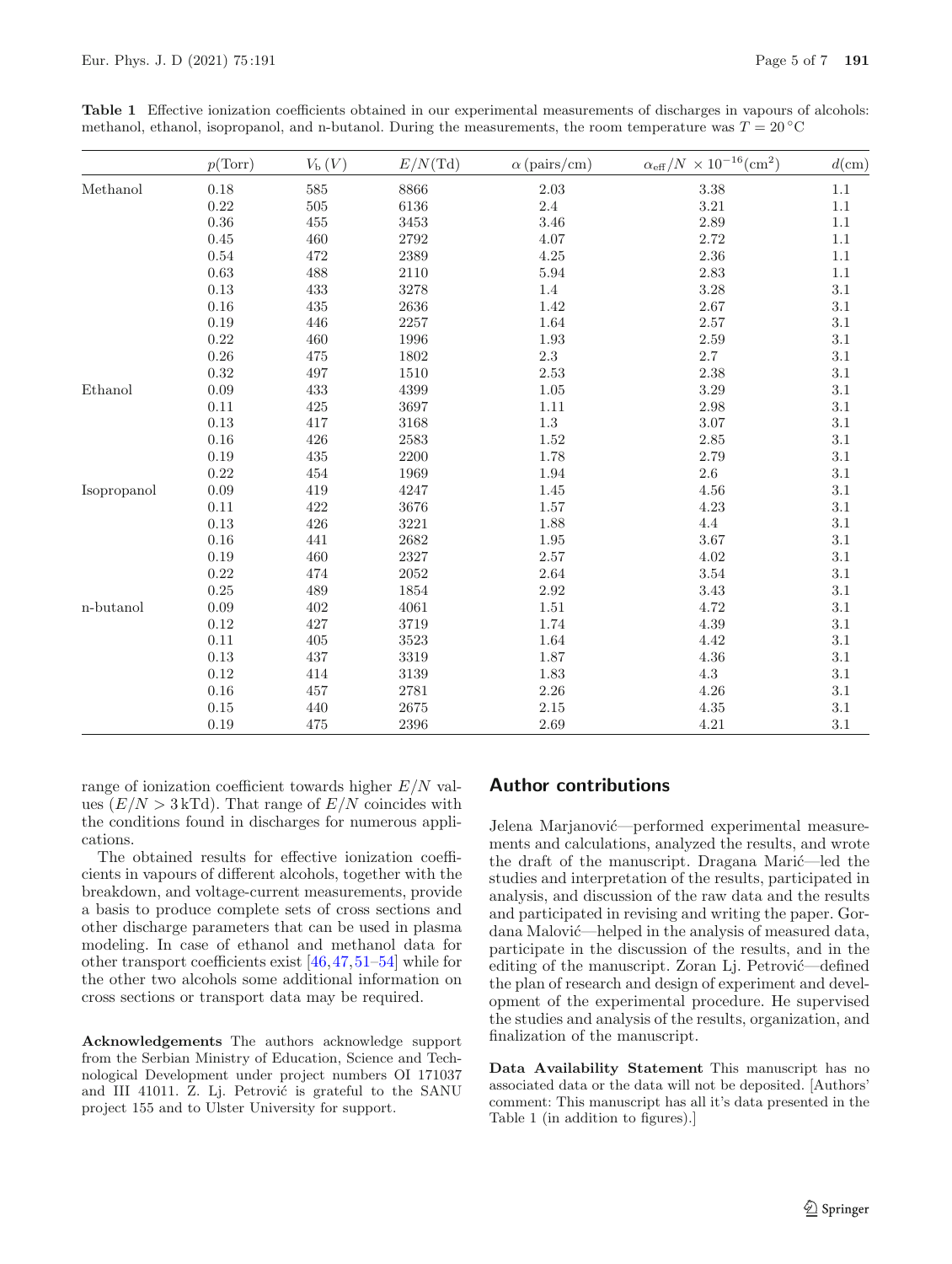**Open Access** This article is licensed under a Creative Commons Attribution 4.0 International License, which permits use, sharing, adaptation, distribution and reproduction in any medium or format, as long as you give appropriate credit to the original author(s) and the source, provide a link to the Creative Commons licence, and indicate if changes were made. The images or other third party material in this article are included in the article's Creative Commons licence, unless indicated otherwise in a credit line to the material. If material is not included in the article's Creative Commons licence and your intended use is not permitted by statutory regulation or exceeds the permitted use, you will need to obtain permission directly from the copyright holder. To view a copy of this licence, visit [http://creativecomm](http://creativecommons.org/licenses/by/4.0/) [ons.org/licenses/by/4.0/.](http://creativecommons.org/licenses/by/4.0/)

#### **References**

- <span id="page-5-0"></span>1. F. Chen, X. Huang, D. Cheng, X. Zhan, Int. J. Hydrogen Energy **39**(17), 9036–9046 (2014). [https://doi.org/10.](https://doi.org/10.1016/j.ijhydene.2014.03.194) [1016/j.ijhydene.2014.03.194](https://doi.org/10.1016/j.ijhydene.2014.03.194)
- <span id="page-5-1"></span>2. M.Z.F. Kamarudin, S.K. Kamarudin, M.S. Masdar, W.R.W. Daud, Int. J. Hydrogen Energy **38**, 9438 (2013). <https://doi.org/10.1016/j.ijhydene.2012.07.059>
- <span id="page-5-2"></span>3. P. Brunet, R. Rincón, J.M. Martinez, Z. Matouk, F. Fanelli, M. Chaker, F. Massines, Plasma Process. Polym.  $(2017)$ . [https://doi.org/10.1002/ppap.](https://doi.org/10.1002/ppap.201700049) [201700049](https://doi.org/10.1002/ppap.201700049)
- <span id="page-5-3"></span>4. A. Ando, K. Ishikawa, H. Kondo, T. Tsutsumi, K. Takeda, T. Ohta, M. Ito, M. Hiramatsu, M. Sekine, M. Hori, Jpn. J. Appl. Phys. (2018). [https://doi.org/](https://doi.org/10.7567/JJAP.57.026201) [10.7567/JJAP.57.026201](https://doi.org/10.7567/JJAP.57.026201)
- 5. M. Matsushima, M. Noda, T. Yoshida, H. Kato, G. Kalita, T. Kizuki, H. Uchida, M. Umeno, K. Wakita, J. Appl. Phys. (2013). <https://doi.org/10.1063/1.4794522>
- <span id="page-5-4"></span>6. T. Hagino, H. Kondo, K. Ishikawa, H. Kano, M. Sekine, M. Hori, Appl. Phys. Express (2012). [https://doi.org/](https://doi.org/10.1143/APEX.5.035101) [10.1143/APEX.5.035101](https://doi.org/10.1143/APEX.5.035101)
- <span id="page-5-5"></span>7. I. Adamovich, S.D. Baalrud, A. Bogaerts, P.J. Bruggeman, M. Cappelli, V. Colombo, U. Czarnetzki, U. Ebert, J.G. Eden, P. Favia, D.B. Graves, S. Hamaguchi, G. Hieftje, M. Hori, I.D. Kaganovich, U. Kortshagen, M.J. Kushner, N.J. Mason, S. Mazouffre, S. Mededovic Thagard, H.-R. Metelmann, A. Mizuno, E. Moreau, A.B. Murphy, B.A. Niemira, G.S. Oehrlein, Z.Lj. Petrovic, L.C. Pitchford, Y.-K. Pu, S. Rauf, O. Sakai, S. Samukawa, S. Starikovskaia, J. Tennyson, K. Terashima, M.M. Turner, M.C.M. van de Sanden, A. Vardelle, J. Phys. D Appl. Phys. **50**, 323001 (2017). [https://doi.org/](https://doi.org/10.1088/1361-6463/aa76f5) [10.1088/1361-6463/aa76f5](https://doi.org/10.1088/1361-6463/aa76f5)
- <span id="page-5-6"></span>8. F. Fumagalli, O. Kylian, L. Amato, J. Hanus, F. Rossi, J. Phys. D Appl. Phys. (2012). [https://doi.org/10.1088/](https://doi.org/10.1088/0022-3727/45/13/135203) [0022-3727/45/13/135203](https://doi.org/10.1088/0022-3727/45/13/135203)
- <span id="page-5-7"></span>9. K.R. Stalder, G. Nersisyan, W.G. Graham, J. Phys. D Appl. Phys. **39**, 3457 (2006). [https://doi.org/10.1088/](https://doi.org/10.1088/0022-3727/39/16/S02) [0022-3727/39/16/S02](https://doi.org/10.1088/0022-3727/39/16/S02)
- <span id="page-5-8"></span>10. N. Puaˇc, M. Gherardi, M. Shiratani, Plasma Process. Polym.  $(2018)$ . [https://doi.org/10.1002/ppap.](https://doi.org/10.1002/ppap.201700174) [201700174](https://doi.org/10.1002/ppap.201700174)
- <span id="page-5-9"></span>11. N. Puač, S. Živković, N. Selaković, M. Milutinović, J. Boljević, G. Malović, Y.LJ. Petrović, Appl. Phys. Lett. **104**, 214106 (2014). <https://doi.org/10.1063/1.4880360>
- <span id="page-5-10"></span>12. P.J. Bruggeman, M. Kushner, B. Locke, H. Gardeniers, B. Graham, D. Graves, R. Hofman-Caris, D. Marić, J. Reid, E. Ceriani, D. Fernandez Rivas, J. Foster, S. Garrick, Y. Gorbanev, S. Hamaguchi, F. Iza, H. Jablonowski, E. Klimova, F. Krcma, J. Kolb, P. Lukes, Z. Machala, I. Marinov, D. Mariotti, S. Mededovic Thagard, D. Minakata, E. Neyts, J. Pawlat, Z.Lj. Petrović, R. Pflieger, S. Reuter, D. Schram, S. Schroeter, M. Shiraiwa, B. Tarabova, P. Tsai, J. Verlet, T. von Woedtke, K. Wilson, K. Yasui, G. Zvereva, Plasma Sources Sci. Technol. **25**, 053002 (2016). [https://doi.org/10.1088/](https://doi.org/10.1088/0963-0252/25/5/053002) [0963-0252/25/5/053002](https://doi.org/10.1088/0963-0252/25/5/053002)
- <span id="page-5-11"></span>13. A.V. Phelps, Rev. Mod. Phys. **40**, 399 (1968). [https://](https://doi.org/10.1103/RevModPhys.40.399) [doi.org/10.1103/RevModPhys.40.399](https://doi.org/10.1103/RevModPhys.40.399)
- 14. R.W. Crompton, Advances in atomic, molecular, and optical. Physics **33**, 97 (1994). [https://doi.org/10.1016/](https://doi.org/10.1016/S1049-250X(08)60034-8) [S1049-250X\(08\)60034-8](https://doi.org/10.1016/S1049-250X(08)60034-8)
- 15. R.W. Crompton, Aust. J. Phys. **25**(4), 409 (1972). <https://doi.org/10.1071/PH720409>
- <span id="page-5-12"></span>16. L.G.H. Huxley, R.W. Crompton, The Diffusion and Drift of Electrons in Gases (Wiley, New York, 1974)
- <span id="page-5-13"></span>17. R.D. White, M.J. Brunger, N.A. Garland, R.E. Robson, K.F. Ness, G. Garcia, J. de Urquijo, S. Dujko, Z.Lj. Petrović, Eur. Phys. J. D 68, 125 (2014). [https://doi.](https://doi.org/10.1140/epjd/e2014-50085-7) [org/10.1140/epjd/e2014-50085-7](https://doi.org/10.1140/epjd/e2014-50085-7)
- <span id="page-5-14"></span>18. M.J.E. Casey, P.W. Stokes, D.G. Cocks, D. Bosnjaković, I. Simonović, M.J. Brunger, S. Dujko, Z.Lj. Petrović, R.E. Robson and R.D. White, Plasma Sources Sci. Technol. **30**, 035017 (2021). [https://doi.org/10.1088/](https://doi.org/10.1088/1361--6595/abe729) [1361--6595/abe729](https://doi.org/10.1088/1361--6595/abe729)
- <span id="page-5-15"></span>19. O. Šašić, S. Dupljanin, J. de Urquijo, Z.Lj. Petrović, J. Phys. D Appl. Phys. **46**, 325201 (2013). [https://doi.](https://doi.org/10.1088/0022-3727/46/32/325201) [org/10.1088/0022-3727/46/32/325201](https://doi.org/10.1088/0022-3727/46/32/325201)
- <span id="page-5-16"></span>20. L.J. Kieffer, JILA Information Center Report University of Colorado, Boulder, CO. USA 13 (1973)
- 21. L.G. Christophorou, S.R. Hunter, in Electron Molecule Interactions and their Applications, vol. 2, edited by L.G. Christophorou (Academic, New York, 1984), p. 317
- 22. S.R. Hunter, L.G. Christophorou, in Electron Molecule Interactions and their Applications, vol 2, edited by L.G. Christophorou (Academic, New York, 1984), p. 89
- 23. Y. Sakai, Appl. Surf. Sci. **192**, 327 (2002). [https://doi.](https://doi.org/10.1016/S0169-4332(02)00034-X) [org/10.1016/S0169-4332\(02\)00034-X](https://doi.org/10.1016/S0169-4332(02)00034-X)
- <span id="page-5-17"></span>24. R.D. White, R.E. Robson, M.A. Morrison, B. Li, K.F. Ness, J. Phys Conf. Ser. (2007). [https://doi.org/10.](https://doi.org/10.1088/1742-6596/71/1/012004) [1088/1742-6596/71/1/012004](https://doi.org/10.1088/1742-6596/71/1/012004)
- <span id="page-5-18"></span>25. R.L. Merlino, S.-H. Kim, J. Chem. Phys. (2008). <https://doi.org/10.1063/1.3039078>
- <span id="page-5-19"></span>26. Z.Lj. Petrović, S. Dujko, D. Marić, G. Malović, ŽNikitović, O. Šašić, J. Jovanović, V. Stojanović, M. Radmilović-Rađenović, J. Phys. D Appl. Phys. 42, 194002 (2009). [https://doi.org/10.1088/0022-3727/42/](https://doi.org/10.1088/0022-3727/42/19/194002) [19/194002](https://doi.org/10.1088/0022-3727/42/19/194002)
- <span id="page-5-20"></span>27. R.E. Robson, Aust. J. Phys. **44**, 685 (1991). [https://](https://doi.org/10.1071/PH910685) [doi.org/10.1071/PH910685](https://doi.org/10.1071/PH910685)
- <span id="page-5-21"></span>28. A.V. Phelps, Z.Lj. Petrović, B.M. Jelenković, Phys. Rev. E **47**, 2825 (1993). [https://doi.org/10.1103/PhysRevE.](https://doi.org/10.1103/PhysRevE.47.2825) [47.2825](https://doi.org/10.1103/PhysRevE.47.2825)
- 29. J.S. Townsend, The Theory of Ionization of Gases by Collision (Constable, London, 1910)
- <span id="page-5-22"></span>30. A.V. Phelps, Z.Lj. Petrović, Plasma Sources Sci. Technol. **8**, 21 (1999). [https://doi.org/10.1088/0963-0252/](https://doi.org/10.1088/0963-0252/8/3/201) [8/3/201](https://doi.org/10.1088/0963-0252/8/3/201)